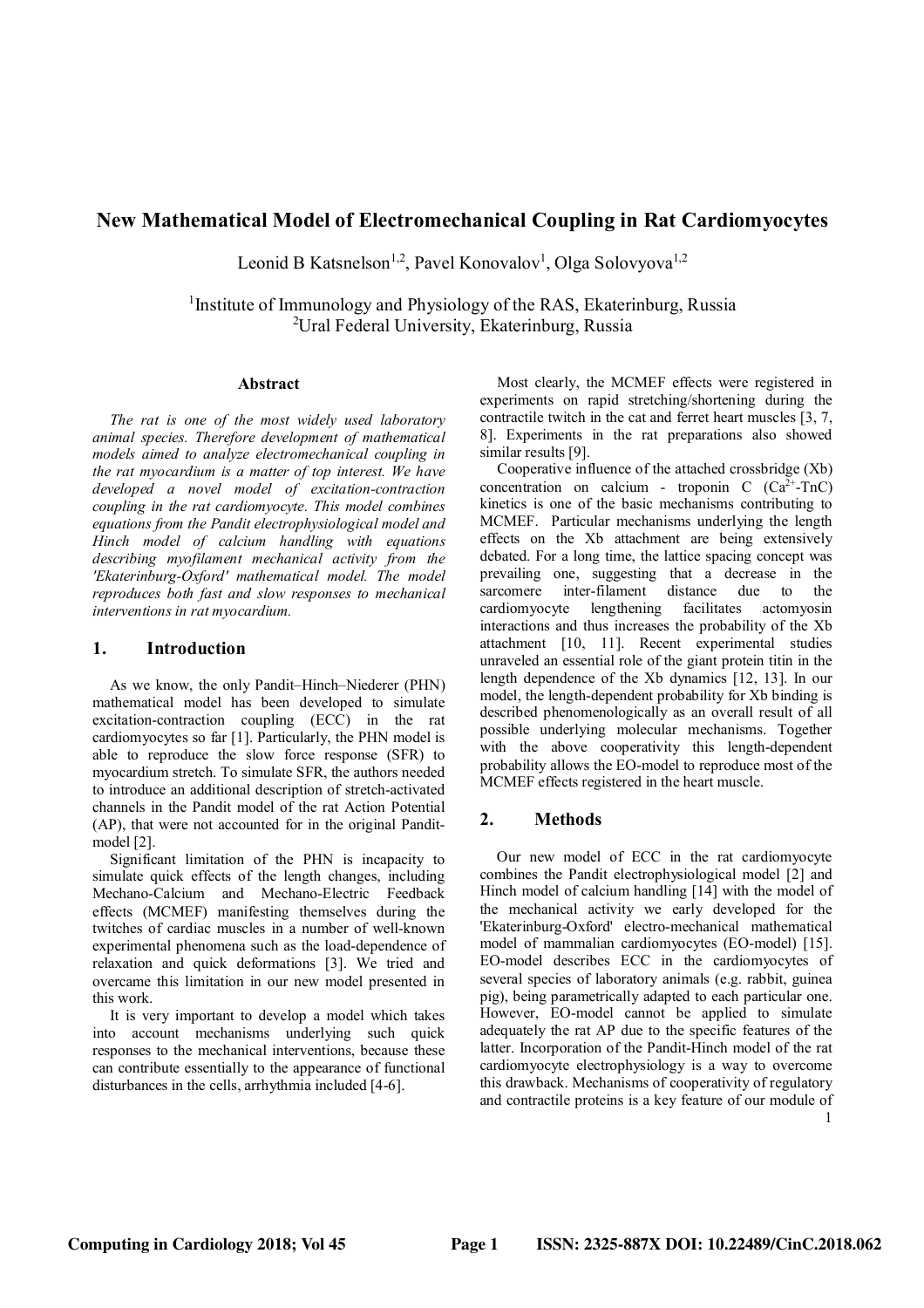the mechanical activity. The tuning of the parameters in the mechanical module of the integrative electromechanical rat model was performed on experimental data measured in the rat cardiac muscles [16]. We will refer to the combined rat model as to PH+E model.

The next section 'Results' demonstrates that our new PH+E model of the rat cardiomyocytes ECC also is able to simulate these effects (including the load-dependence of relaxation).



Figure 1. Load-dependence of the electro-mechanical activity in the virtual rat muscle. Simulation of series of myocardium contraction–relaxation cycles including an isometric twitch (dashed line) and isotonic twitches under different afterloads (shades of grey). A, C: Isometric/isotonic force of a virtual cardiomyocyte developed at an initial length (0.9 L<sub>max</sub>) and isotonic shortening-lengthening at different afterloads. B, D: respective Ca<sup>2+</sup> transients, and action potentials.



Figure 2. Quick responses to mechanical deformations. Force (top panels), length (medium panels), and  $[Ca^{2+}]_i$  (bottom panels) changes in response to quick cyclic deformations of the virtual sample. Initial length is 0.9 L<sub>max</sub>. 5% stretchrelease deformations (A) and 5% release-stretch deformations (B) are imposed for 20 ms at different phases of the isometric twitch (80, 150, and 260 ms after the contraction onset).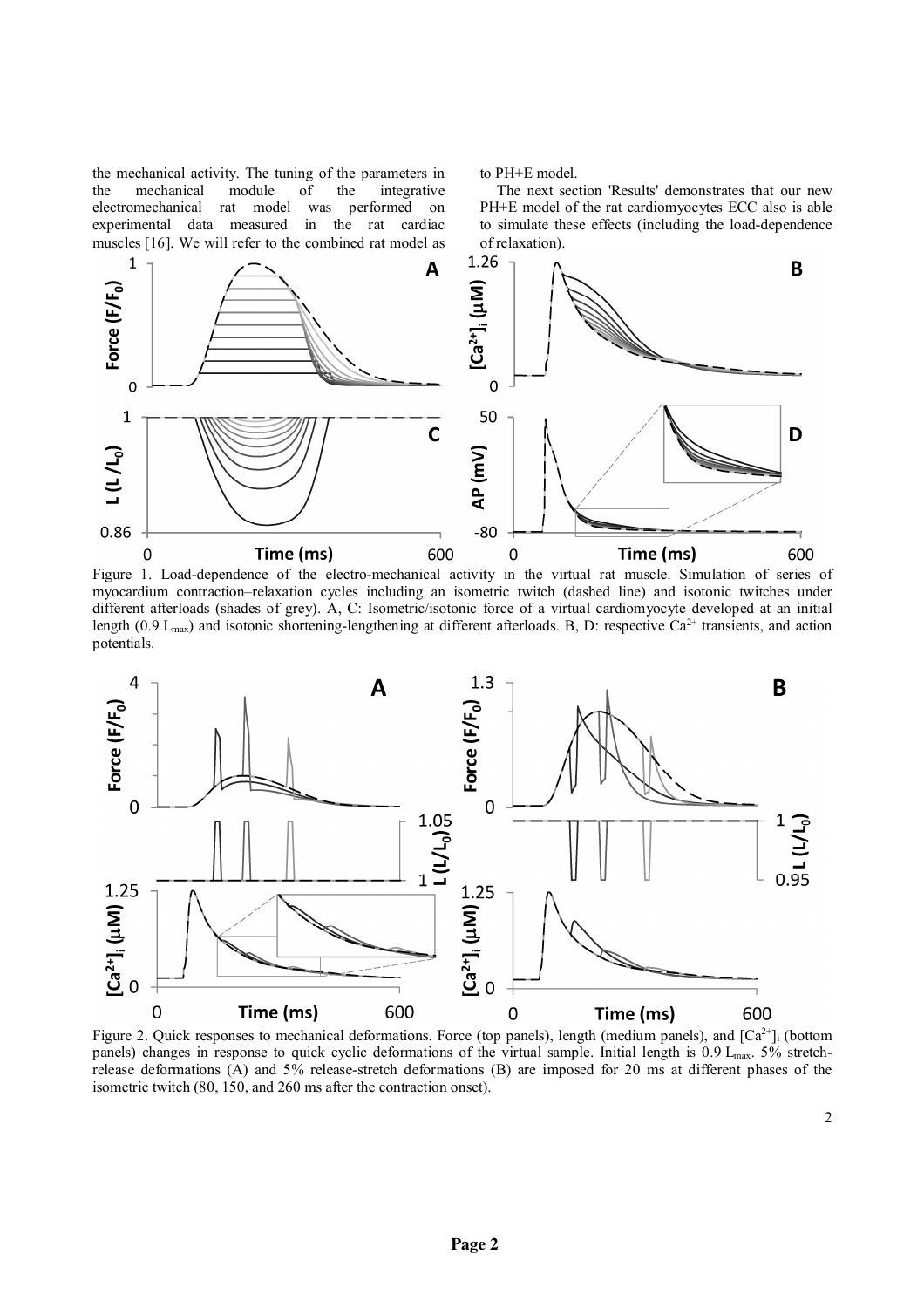

Figure 3. Slow force response to stretch in the virtual rat myocardium. A: Development of the isometric force at the initial length  $L_0 = 0.9$  L<sub>max</sub> (phase 1), immediately after a 5% stretch (phase 2), and during the slow transition to the new steady state at the longer length (phase 3). Force is normalized to its peak before the stretch. B: The force development during isometric twitches typical for the phases (1) - (3) of the slow force response. C: Crossover of the Ca<sup>2+</sup> transients of the phases  $(1)$  and  $(2)$ .

#### **3. Results**

Results described below were obtained in PH+E, when simulating various mechanical conditions of contractions (isometric mode, afterloaded contractions and responses to quick deformations). Figure 1 shows simulations of afterloaded contractions under different afterloads.

We see that the mechanical behavior of the model is similar to experimental data [16]. The end-systolic shortening increases in the virtual muscle sample, while the velocities of shortening and lengthening increase with a decrease in afterload (Fig. 1C). A specific feature which is reproduced by the PH+E model is the load-dependent shrinking of isotonic phase of the contraction-relaxation in comparison with isometric twitch duration (myofilament inactivation by shortening). The above features of the afterloaded contraction-relaxation cycles reflect the well-known phenomena of load-dependence of myocardial twitches. PH+E model also produces the longer  $Ca^{2+}$  transients and APs (Fig. 1B, 1D) for the smaller afterloads in concordance with physiological experiments [3, 17]. The mechanisms underlying this load-dependence are the cooperative mechanodependence of myofilament Ca2+ activation which is accounted for in the mechanical part of the model and have been analyzed in our earlier works [18-21].

One more effect simulated in the PH+E model and related to MCMEF is shown in Fig. 2. Results of quick mechanical deformations at different time moments of the simulated isometric twitch are similar to the data registered *in vivo* [3, 7, 8]. Two types of the deformation cycle are simulated here: a stretch-release (Fig. 2A) and release-stretch (Fig. 2B). The stretch of the virtual preparation during isometric contraction (Fig. 2A, L) under the first protocol didn't change  $[Ca^{2+}]$  significantly, while the following quick release back to the initial length led to the significant inactivation: acceleration of the  $Ca<sup>2+</sup>$ -TnC dissociation that caused reduced subsequent isometric force development (Fig. 2A, F). The faster  $Ca<sup>2+</sup>-TnC$  decay also resulted in a surplus of the free cytosolic Ca<sup>2+</sup> (Fig. 2A, [Ca<sup>2+</sup>]<sub>i</sub>). The inverted sequence of the quick release-stretch (Fig. 2B, L) caused even more pronounced inactivation manifesting itself in both active force (Fig. 2B, F) and  $Ca^{2+}$  (Fig. 2B,  $[Ca^{2+}]_i$ ) signals. This more pronounced effect is a result of two inactivation factors superimposed: the decrease in the sarcomere length and an increase in the shortening velocity during the deformation, while the only latter factor contributes to the inactivation in the case of the stretch-release.

Note that the applied deformations weakly affected AP duration in the PH+E model, unlike our previous simulations in the EO-model for larger animals, and unlike the data of the real experiments with these larger animals [3, 7, 8]. This distinction arises because the rat AP is much shorter and the mechanical deformations occur when the membrane is almost repolarized.

Along with simulation of these and other experiments with quick mechanical deformations during the myocardium twitches, PH+E model reproduces the SFR effect in the series of isometric contractions following sustained myocardium stretch [22, 23]. Noteworthy, that unlike the PHN model, PH+E model reproduces this effect (Fig. 3) without taking into account stretch activated channels. Nevertheless, this seems reasonable to introduce such channels in the PH+E as well to achieve quantitatively stronger SFR. The PH+E shows not only secondary slow gradual increase in the peak isometric force after the stretch (Fig. 3, top) and accompanying drop in amplitude of  $[Ca^{2+}]$ <sub>i</sub>, but also the crossover of  $Ca<sup>2+</sup>$  transients in the preparation before and right after the stretch. These results are similar to the experimental data from Kentish and Wrzosek [23].

#### **4. Conclusion**

The PH-E model of the excitation-contraction coupling

3